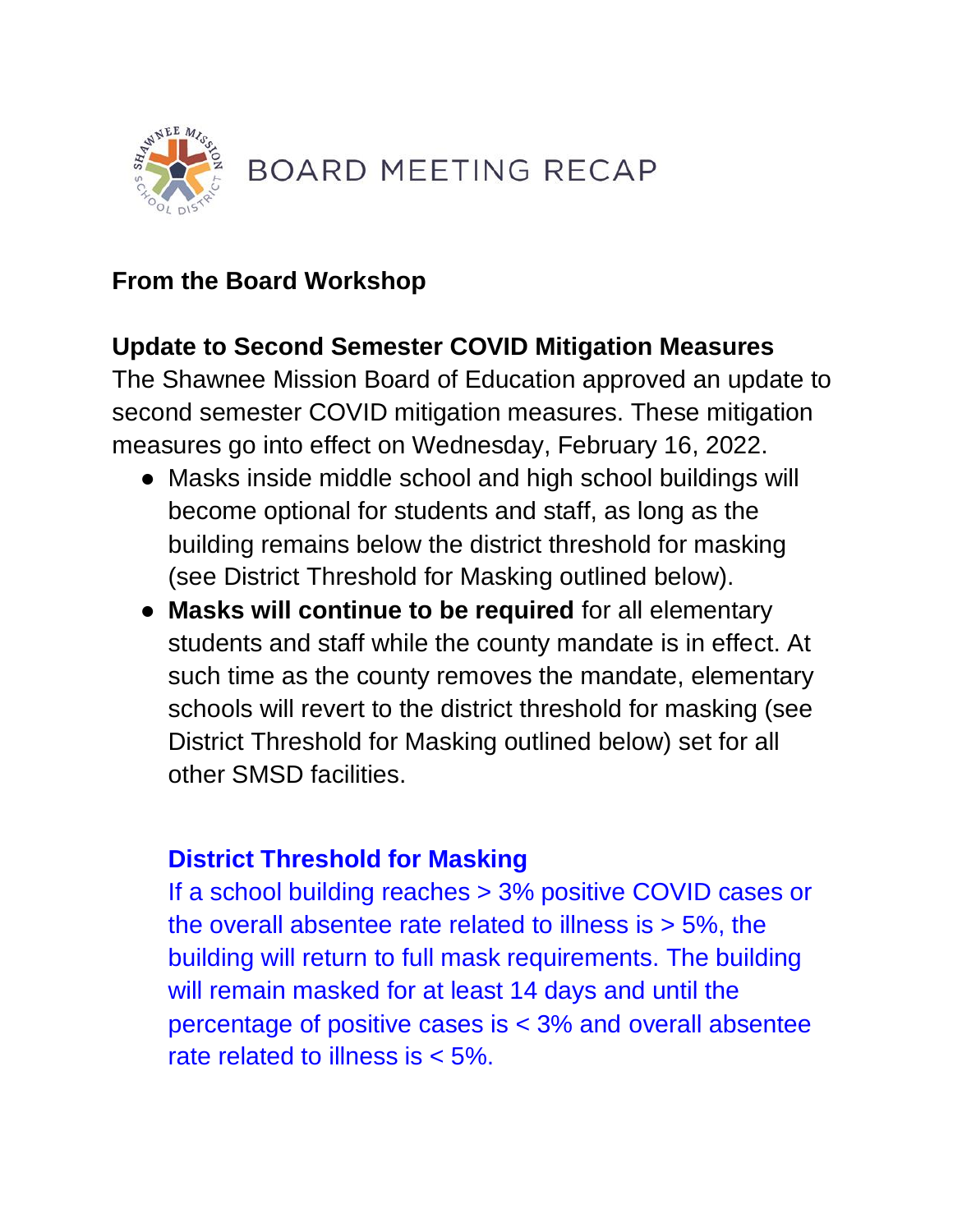If school building rates of positive cases or illness rates are unknown due to one of the extended district breaks (such as Thanksgiving, Winter, Spring or Summer breaks) AND the percent positive rate is 8% or higher according to the JCDHE dashboard, all buildings will return to school with full mask requirements until data can be collected to determine the actual building rate. This time period will be no longer than one week unless > 3%.

[Click here to view the approved measures.](https://go.boarddocs.com/ks/smsd/Board.nsf/files/CBMTM770B29F/$file/2.14.22%20%2021-22%20-%202nd%20Semester%20COVID%20%20Mitigation%20Plan%20(003).pdf)

The measures go into effect on Wednesday, February 16, 2022.

Elizabeth Holzschuh, Johnson County Department of Health and Environment director of epidemiology, answered questions from the Board of Education before they made their decision. The Board approved the update 6-0.

**Winter MAP Update** Dr. Dan Gruman, director of assessment and research, presented an update to the Board on student progress on mid-year interim assessments. The presentation was designed to provide a "big picture view of status and progress this school year," Gruman noted. He also noted that this data includes much to be optimistic about, including signs of recovery. Click [here to view the full presentation.](http://go.boarddocs.com/ks/smsd/Board.nsf/goto?open&id=C9HLDB53DC34)

Superintendent Dr. Michelle Hubbard said she is proud of the growth that has taken place and that the data is reflective of the quality of engagement and instruction she is seeing as she visits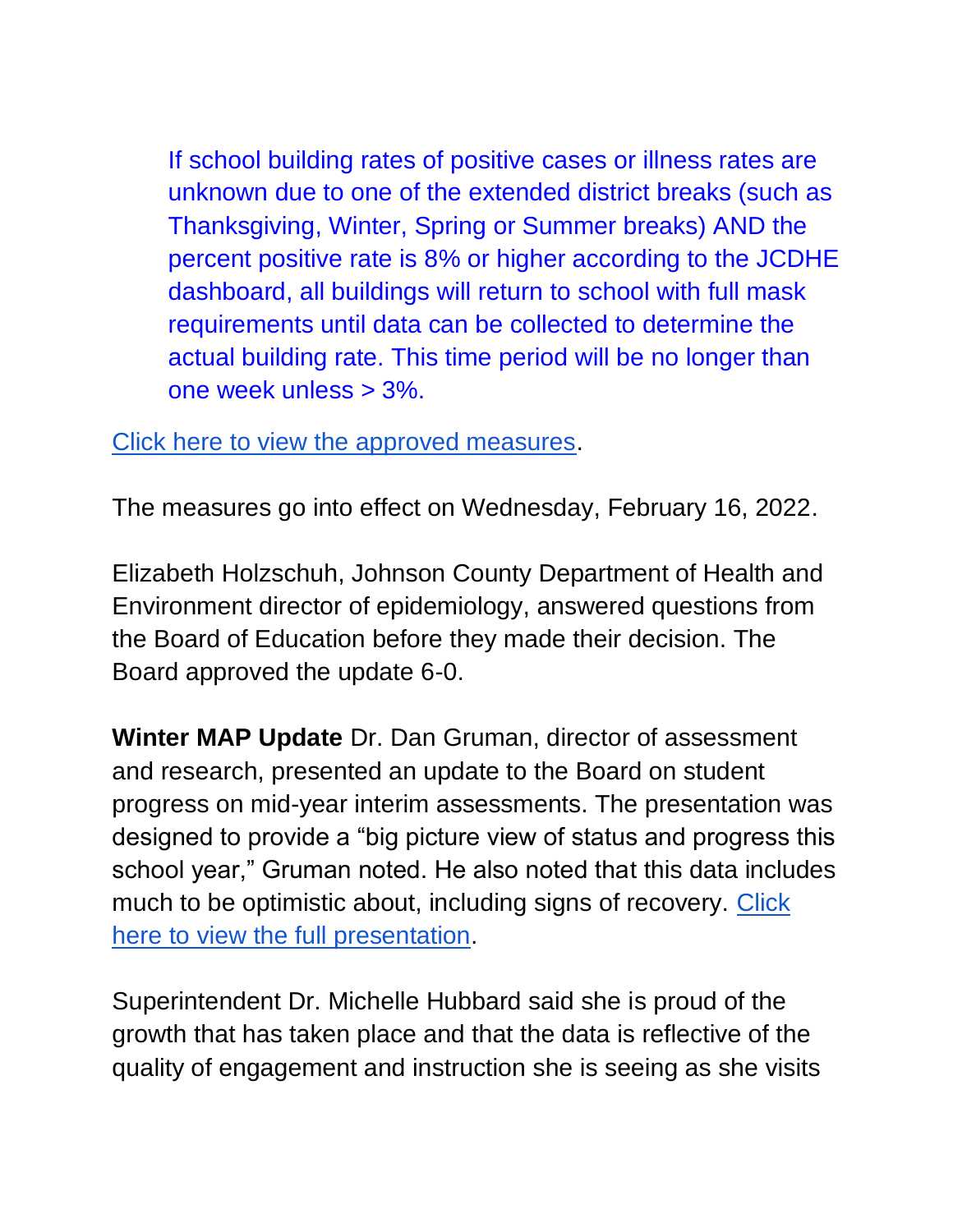classrooms. "I'm excited for the future and seeing where our spring scores are as well," Dr. Hubbard expressed.

# **From the Superintendent Report**



**SMAC PTA Citizenship** Prior to the Board workshop, the Shawnee Mission School District formally recognized honorees in this year's Shawnee Mission Area Council (SMAC) PTA Citizenship Writing contest. This program encourages students in 5th through 12th grades to write and submit a

poem or essay.

This year, students were prompted by the theme "I Will Make the World a Better Place By…" The theme was developed by Westridge eighth grader Elizabeth Barnes. Superintendent Hubbard congratulated all of the honorees for their writing talent and for the example they have set as citizens.



**Quarterly Digital Art Show** The Shawnee Mission School District is proud to share artwork from students across the district in the latest Quarterly Digital Art show. This art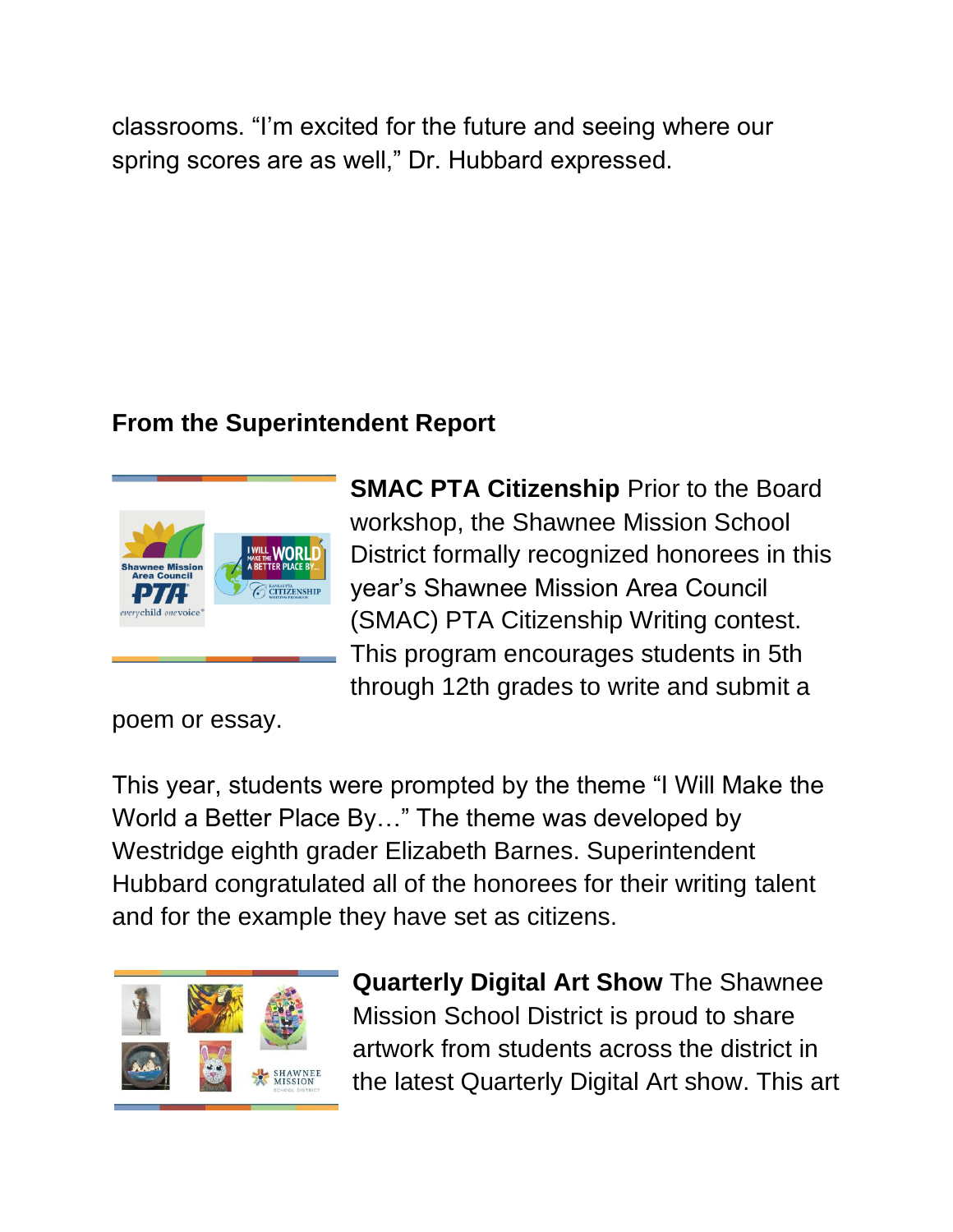show features work created by students in Pre-K through 12<sup>th</sup> grades in schools across the district during the second quarter of this school year. A special thanks is extended to all students, SMSD art educators, and visual arts coordinator Megan Ellis for sharing this artwork with all of us. [Click here for a link](https://youtu.be/MWw8Eotlo0A) to the art show featuring the creativity and talent of SMSD student artists.



**Student Store Ribbon Cutting** This month, community members were delighted to officially celebrate the opening of a studentowned business at Oak Park Mall. Digital marketing and entrepreneurship students at Shawnee Mission West High School have

developed real products and brands. Their products are on display at a virtual storefront at Oak Park Mall. Shoppers can purchase the student-made products through a QR code that directs to an online store. [Click here to visit the online store.](https://www.smwvikingdesigns.com/)

These students have been hard at work with their teacher Tiffany Dixon. They all gathered for an official ribbon cutting for their business, hosted in partnership with the Overland Park Chamber and the Shawnee Mission Education Foundation. "I cannot think of a better example of Real World Learning than what this store provides," Superintendent Dr. Michelle Hubbard expressed. "I'm so proud of our students and educators who have taken this opportunity and run with it."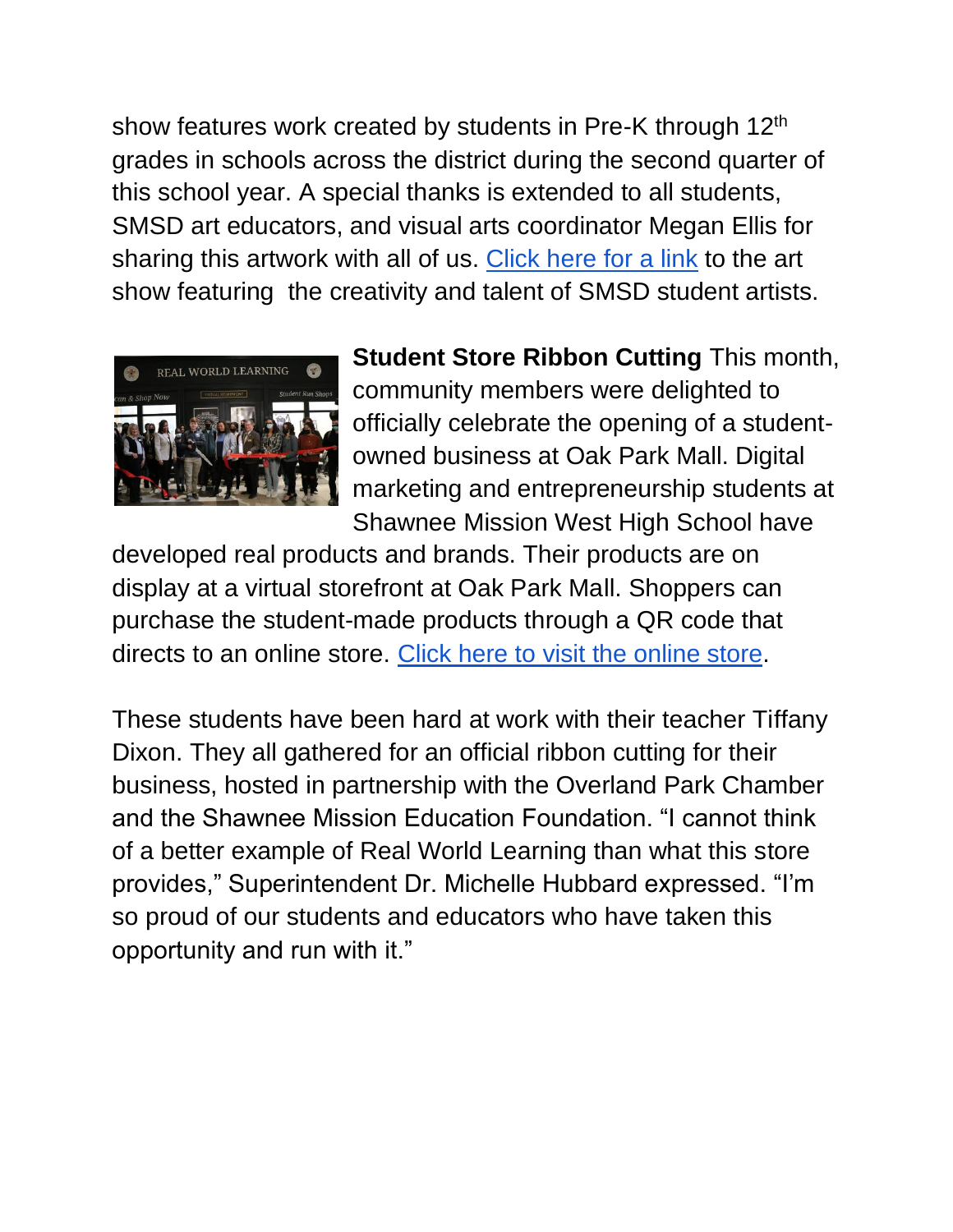

**EPA Honors for SM East** The United States Environmental Protection Agency Region 7 awarded Shawnee Mission East a 2020 Food Recovery Challenge Award. The school is recognized for its notable

achievements in sustainable food management practices for 2019-2020. They were honored for their innovative cafeteria composting program. The Lancer's work to reinvigorate their program led to 12.4 tons of composted food waste in 2019, which was a 538 percent increase for the school within one year.

This all ties to district-wide efforts that began in 2008 and spread across the district as a grassroots effort led by students, parents, teachers, district leaders, and community partners. All SMSD schools and the CAA participate in recycling and cafeteria composting.



# **KDG/Pre-K Enrollment Open Now**

Enrollment is now open for [Pre-](https://www.smsd.org/academics/early-childhood/pre-kindergarten)[Kindergarten](https://www.smsd.org/academics/early-childhood/pre-kindergarten) and [Kindergarten](https://www.smsd.org/academics/kindergarten) for the 2022- 2023 school year. [Click here for enrollment](https://www.smsd.org/academics/kindergarten/kindergarten-kick-off)  [links](https://www.smsd.org/academics/kindergarten/kindergarten-kick-off) where families can complete applications and reserve a spot. Please note

that the application must be completed on a desktop or laptop computer or a tablet. It will not work on a mobile phone. If applicants do not have access to one of these devices, they are encouraged to make an appointment to enroll in person. For K-12 enrollment, [please contact your area school.](https://www.smsd.org/our-schools/elementary) For Pre-K enrollment, please contact the Early Childhood department at 913-993-6441.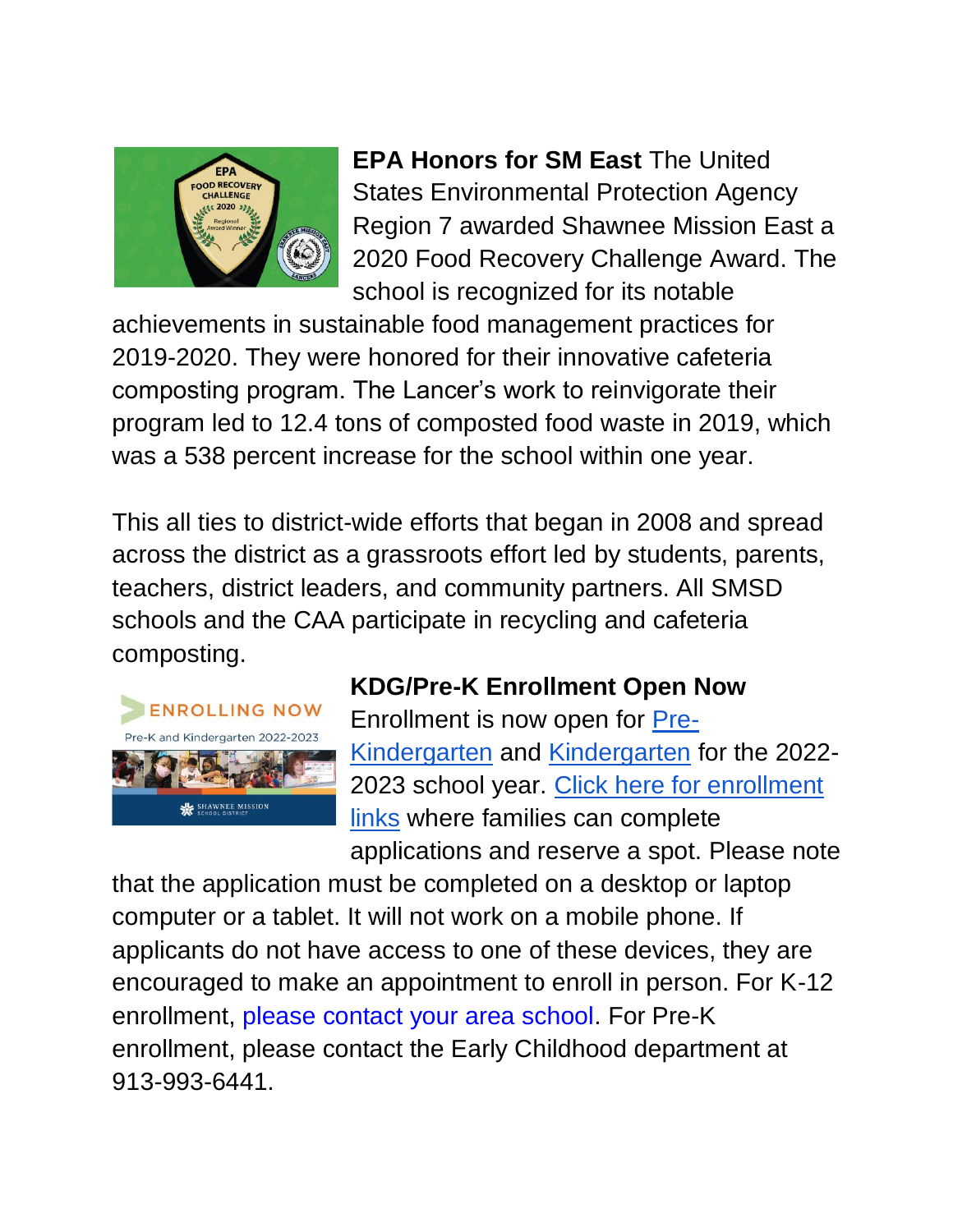

**Guest Chef Series** Pam Liberda of Waldo Thai - Kansas City will soon serve as a guest chef in the Guest Chef series at the Broadmoor Bistro. Liberda and culinary arts

students will prepare and host dinner at 6 p.m. on Feb. 23, 2022 at the Broadmoor Bistro here at the Center for Academic Achievement. [Click here for tickets and more information.](https://www.eventbrite.com/e/broadmoor-bistro-guest-chef-series-chef-pam-libe-tickets-260484775977?aff=ebdsoporgprofile)



**Polar Plunge** A point of pride for the Shawnee Mission School District this year is the fact that Unified Sports athletes now compete in every Shawnee Mission high school. This has been accomplished in partnership with the Kansas State High School Activities Association (KSHSAA) and Special Olympics Kansas. Dr. Hubbard

shared that in just a few weeks she will join the SM West Vikings Team in taking a Polar Plunge to support Special Olympics and United Sports. Click here to [view Dr. Hubbard's page](https://secure.e2rm.com/registrant/FundraisingPage.aspx?registrationID=5040946&langPref=en-CA) and the [team page.](https://secure.e2rm.com/registrant/TeamFundraisingPage.aspx?teamID=969785&langPref=en-CA) [Click here for more information](http://plungeks.org/kansas-city/) about the Polar Plunge. "I appreciate the invitation from the Shawnee Mission West team to support a cause that is going to help students across our district," Hubbard expressed. "This very cold event is held to support Special Olympics Kansas and their work to support individuals with intellectual disabilities through competition."